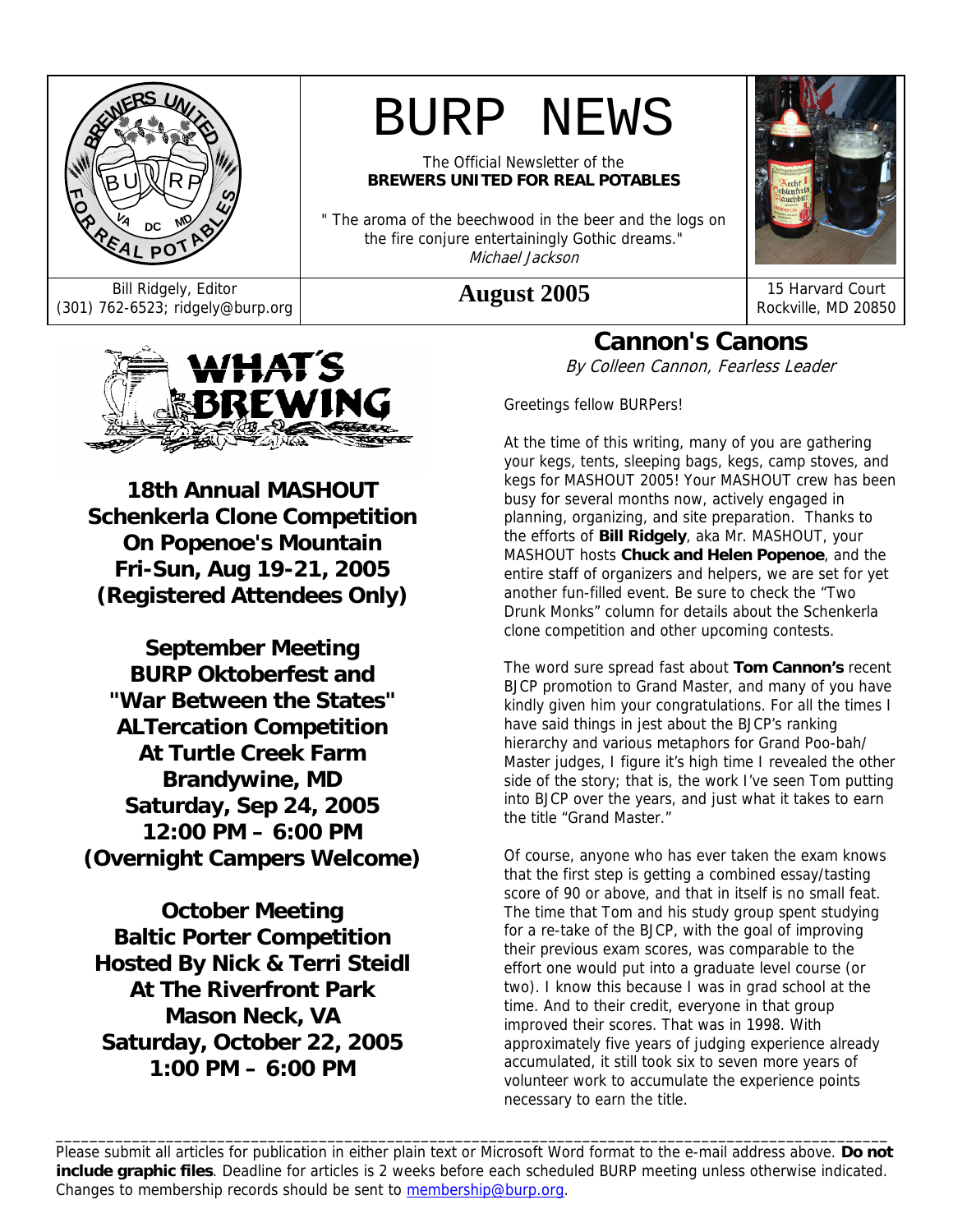Now, let me tell you, experience points aren't all about judging beer. While over two-thirds of Tom's points are from judging and organizing competitions (as Organizer, Judge Coordinator, Beer Registrar, and more), probably the hardest earned points are from grading exams. At 1/10 point for each exam, he has graded 200 exams to get his 20 grading points. That alone is about 200 hours of service. Add to that points earned from proctoring exams (4 times) plus his work on the Exam Committee and one year as Exam Director, and what it all adds up to is the equivalent of a part-time job in volunteer service to the homebrew community.

And now you have to ask yourself "why do they do this?" Is it for the honor, the glory of seeing your name in boldface print in the BURP News? For the right to have Certified judges like me poke fun at your Grand Masterdom? The answer is simple my friends. It is for the love of beer. Mmmm, sweet beer.

Have a fun time at MASHOUT, campers, and be safe!

Cheers, Colleen



## **Cellar Notes From The Two Drunk Monks**

By Bud Hensgen & Mark Hogenmiller, Co-Ministers of Culture

#### **German Wheat and Rye Beer**

Congratulations go out to all the brewers and judges who participated in the German Wheat Beer and Roggenbier Competition - BJCP Cat 15 - held July 23rd. The winners are:

> 1st Place – **A. J. DeLange** - Weizen 2nd Place – **Mel Thompson** - Weizen 3rd Place – **Mel Thompson** - Roggenbier

**Brewer of the Year Standings (Top Ten)** 

| 26 |
|----|
| 23 |
| 14 |
| 13 |
| 12 |
| 11 |
| 10 |
| 10 |
| q  |
| Q  |
|    |

#### **Competition Schedule**

**August -** Clone Beer Competition at Mashout (Schenkerla Clone) – Not for BOTY **Septembeer –** ALTercation Civil War (Alts and Koelsch) – Kegs only - Not for BOTY **Octobeer** – Baltic Porter - BJCP Cat 12C - BOTY – 2 bottles **Novembeer** – Real Ale Fest – November 11th and 12th – Kegs only - BOTY **Decembeer** – Holidays Beers - not for BOTY **January 2006**- American Ale and India Pale Ale - Cat 10 and 14 - BOTY **February 2006** - Barleywines – BOTY

(BOTY = Brewer of the Year qualifying competition)

#### **August: Schenkerla Clone Competition at MASHOUT**

Schenkerla, considered by many to be the premier smoked beer of Bamberg, Bavaria in Germany is fundamentally a maerzen–style beer using a high proportion of smoked malt in the grain bill. This year's competition at Rocky Gap will be hotly contested by members of several regional homebrew clubs. Bottles (2), kegs and growlers will be accepted and must be delivered to **Bud Hensgen** at the covered pavilion by 10:00 AM on Saturday morning.

As of publication of this newsletter, Bud is still looking for two more judges. If you can judge, please contact him at bhensgen1@verizon.net.

#### **Septembeer: Oktobeerfest Civil War – ALTercation**

Team brew Maryland/DC versus Virginia. BJCP Category 6C Kölsch, 7A Northern German Altbier, or 7C Düsseldorf Altbier. We have the perpetual trophy that is passed annually to the winning team of the winning state. The defending Champion is the Maryland/DC Brew Crew consisting of **Pete Ryba** and **Mel Thompson**. To refresh brewers on the Civil War competition rules: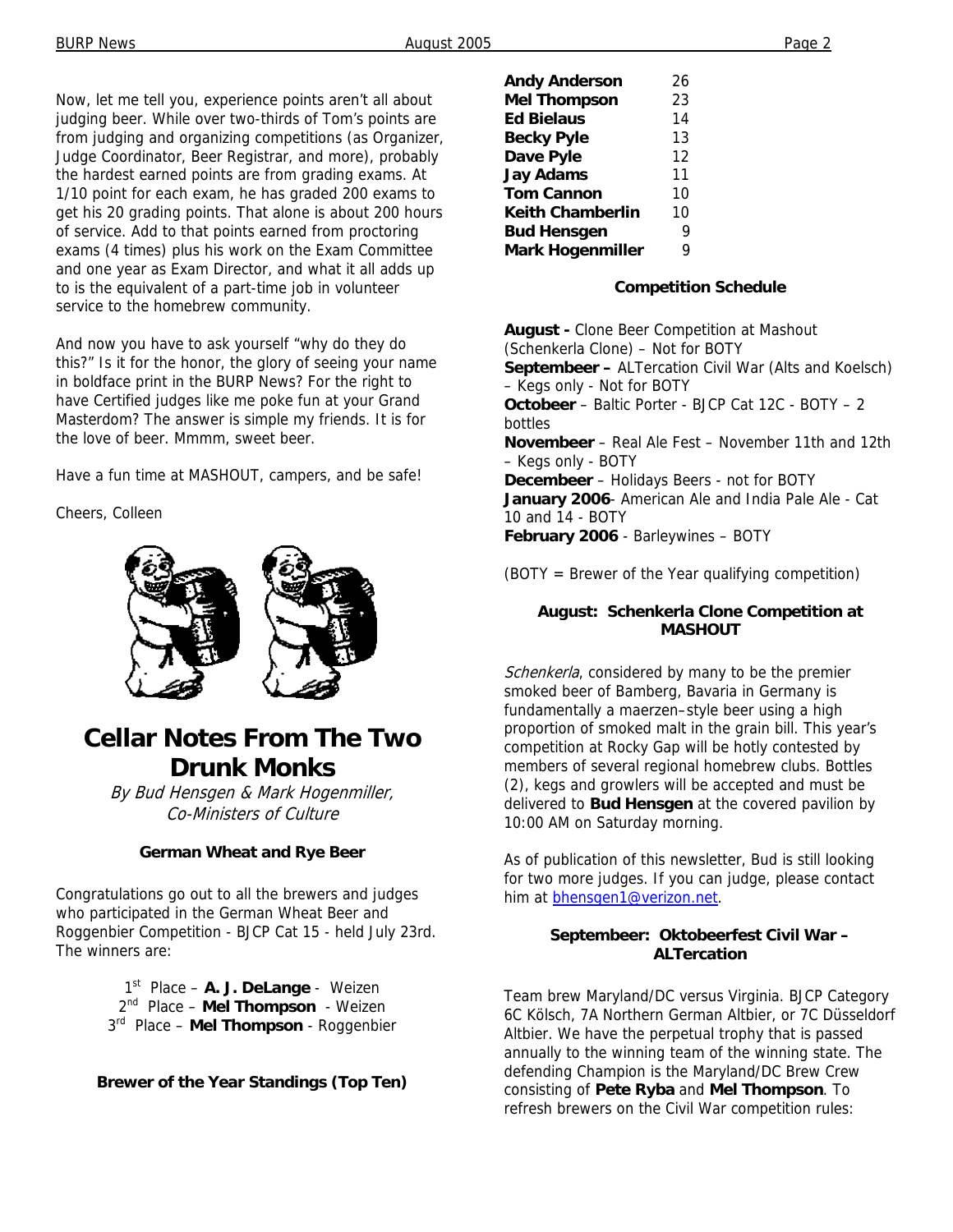• BJCP Category 6C Kölsch, 7A Northern German Altbier or 7C Düsseldorf Altbier.

• Kegs only.

• Teams: min 2 brewers, max 4 brewers. Each individual brewer may be on one team only.

• Each team may have one entry.

• If a team is made up of members from both states,

the team must choose which state to represent.

• As usual, ribbons will be awarded to 1st, 2nd, and 3rd places.

• Points will be calculated for the first five places overall on a descending scale: 5 pts for 1st, 4 pts for 2nd, 3 pts for 3rd, 2 pts for 4th, 1 pt for 5th. The state with the highest total number of points is the winner. The highest placing team for that state will be awarded the trophy on behalf of the state represented and keep the trophy until the competition the following year.

## *? ? ? ? ? ? ? ?*  **RYDler**

Q. What is the connection between beer, matchbooks, and eBay?

### **? ? ? ? ? ? ? ?**



## **German Altbier - the Beer Steeped in Tradition**

By Mark Hogenmiller, Co-Minister of Culture

When bottom-fermenting, or lager, styles developed in Vienna, Budweis, Pilsen and Munich in the 1800's, they were not embraced by every city in the Germanspeaking world. Some cities farther west and north, especially Düsseldorf, stuck to the old (Alt, in German) method of top-fermentation. Although one brewpub in Münster produces a golden Altbier, the style is usually taken to be bronze or copper-brown. A typical German Alt has quite big malt and hop flavors, tightly combined, in a smooth, easy-drinking beer. (Original gravity is around 12 ˚ Plato). Top-fermentation brings some fruity, estery flavors, but these are restrained by a period of cold maturation.

Many taverns in Düsseldorf feature Altbier as the everyday beer. Several brew their own. These taverns and brewpubs frequently pour Altbier direct from the barrel. With a good but not huge head, the beer is traditionally served in short, cylindrical glasses. Several breweries in North America and Japan have in recent years introduced their own styles of Altbier. Altbier is Germany's closest style to the ales of Belgium, Britain and North America. It is, however, rounder and cleaner than many of those products. Belgium's ales tend toward a spicier yeast character, Britain's to more complexity and fruitiness, and North America's to more assertive, flowery hop aromas.

Typical recipe formulation would include two or more malts, the predominant being a Pilsner type, with one or two variations of Munich malt, and a small addition of black malt. Some homebrewer's recipes will also add small additions of caramel (crystal), wheat malt, and other specialty malts. Some breweries favor a single infusion mash, but the decoction mash would also bring out the malt flavor of the grains. Hops used are traditional noble hops of Spalt, Hallertau, Tettanger and Perle, with a hoppy bitterness of high 20's to an occasional 50 IBU. Fermentation is characterized by the use of top fermenting ale yeasts with a period of cold conditioning or lagering after the primary fermentation. Cold maturation leads to a smooth palate and an overall balanced beer of malt and hops.

Commercial examples include: Diebels, Zum Uerige, Zum Schluessel, & Im Fuchschen (Germany), Widmer UR-Alt (Oregon), St Stan's (California), Schmaltz Alt (Minnesota), and Alaskan Amber (Alaska). Pinkus Mueller is the blond alt beer that uses Wheat. Grolsch Amber is considered a Northern German or Münster style Altbier. These variations are generally less highly hopped than the Düsseldorf recipes. Zum Uerige is excessively hopped and is on the high range of IBUs for even the Düsseldorf styles. Diebels is the largest selling Altbier in Germany with about 60% of the market. It has a nice copper color and is balanced with malt and hoppiness. Some of the more popular Altbiers in Germany are only available at the local brewpubs and unfortunately unavailable to us. Sounds like a good reason to brew your own at home.

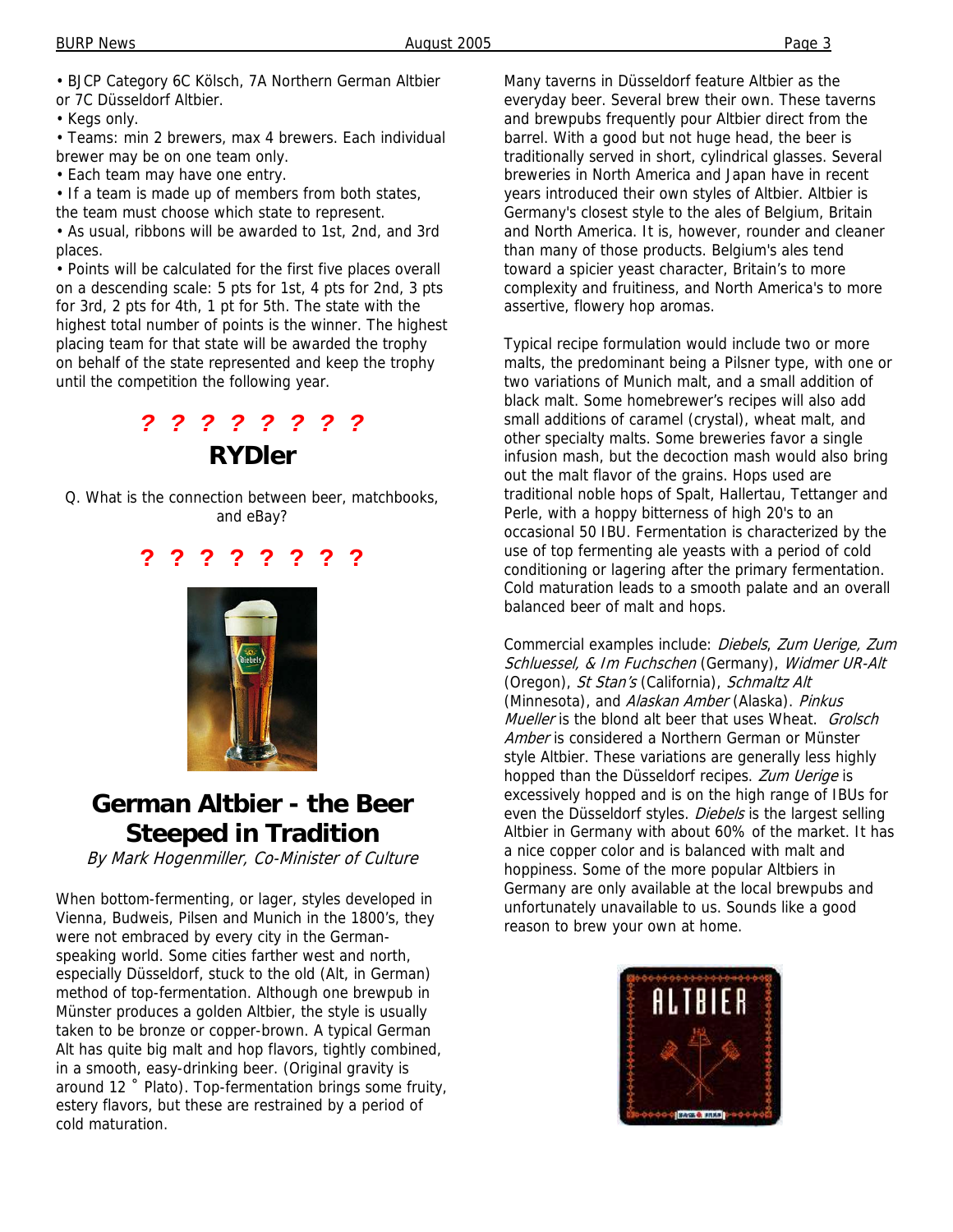

### **Las Vegas Casino Beer Report – Part I**

By Dan Fapp, Minister of Prosperity

"Grab a Brew. Don't cost nothin'." John "Bluto" Blutarski Animal House

These prophetic words from moviedom's most famous 7 year non-college graduate come pretty close to summing up how Las Vegas casinos provide beer to their customers. While we all know that nothing's free, not even in Las Vegas, many of the casino companies have come pretty close to giving good beer away, if you know where to look.

Las Vegas has a good history of providing brews for those people that didn't necessarily want to venture into the city's gambling halls. Gordon Biersch, Chicago Brewing Co, Barleys's and Big Dogs have been operating in the city for several years now, mainly catering to the locals and those looking for a respite from the everpresent mega-breweries' standard fare. The major casinos have taken a little longer to come around to the world of craft and micro-brewed beers, but improvement is happening. While most of the casinos have gone the easy route of bringing in better brews from primarily western state craft and micro-brewers, two casinos near Las Vegas Boulevard, or the "Strip," and one property in Downtown Las Vegas have gone the extra-mile and opened brew-pubs in their casinos.

**Ellis Island Casino and Brewery -** Located just east of the Strip behind Bally's Hotel and Casino, the Ellis Island Casino and Brewery is the smallest of the three casino-breweries, and the one catering least to the typical Las Vegas tourist. The atmosphere is decidedly the opposite of the mega-resorts that line the Strip - not surprising since, despite the fancy name, the hotel is actually a Super-8 Motel franchise - with the best entertainment in the casino being the nightly Karaoke. Rumor has it that many of the Elvis impersonators that inhabit Las Vegas practice here working on their everincreasing repertoires of Elvis songs. The casino is small

and smoky by Strip standards, with the standard assortment of slots, video poker, blackjack, craps and roulette.

Brewmaster Joe Pickett tries to keep his 5 beers on tap, but every time I've been there, only three or four seem to be available. Unlike other breweries that attempt to come up with names of local or historical significance for their brews, Ellis Island keeps it simple by naming its beers "Amber," "Light," "Dark," "Hefe Weiss," and "Stout." While the brewery does not have the best reputation in town, I found the beers to be drinkable, especially compared to the 96-once, thirst-destroyer margaritas that most people strolling along the Strip imbibe. The Stout was a bit out of character, seeming more like a brown ale than a stout. The Hefe Weiss was better, with a nice little bite to it. The only problem was that the bartender had a bad habit of dropping in a lemon wedge without asking if we wanted it. The Amber, which was advertised as being made with two types of malt, 9 varieties of hops and RICE!, was thin as expected, and not much to write home about.

Ellis Island's claim to fame amongst the locals that tend to hang out there is not the type of beers made but the price of the beers. Every beer is \$1 per pint, 24-hours a day, 7-days a week. And if you don't like the beers, don't despair, because virtually every drink is \$1. While you won't find any top-shelf Scotch, vodka or gin being poured, the bar staff did make a reasonable Manhattan. Not a bad deal for 8-bits.

Tip No. 1 - While the beer at the Ellis Island may not be amongst the top brews in town, the casino can boast of having the top dining value in Las Vegas. Available 24 hours a day, the complete steak dinner for only \$4.95 can't be beat. It includes a 10-ounce filet-cut sirloin cooked to order, along with soup or salad, choice of potato, and side of vegetables and rolls. While not what you would get at Morton's or Ruth's Chris, it's better than what you find at many mid-level steak restaurants. It's not listed on the menu, so you will have to ask for it, but it's worth the trip, especially if the Elvis impersonators are in the house.

**Monte Carlo Pub and Brewery** - The Monte Carlo Hotel and Casino is in many ways the complete opposite of the *Ellis Island Casino and Brewery*. Situated near the heart of the resort area of the Las Vegas Strip, the Monte Carlo sits between the New York, New York casino on its right and the Bellagio on its left. Its target market is upper-middle class visitors looking for the mega-resort experience – think spa treatments and big pools with waterfalls – without the mega-resort hassles – think big bucks.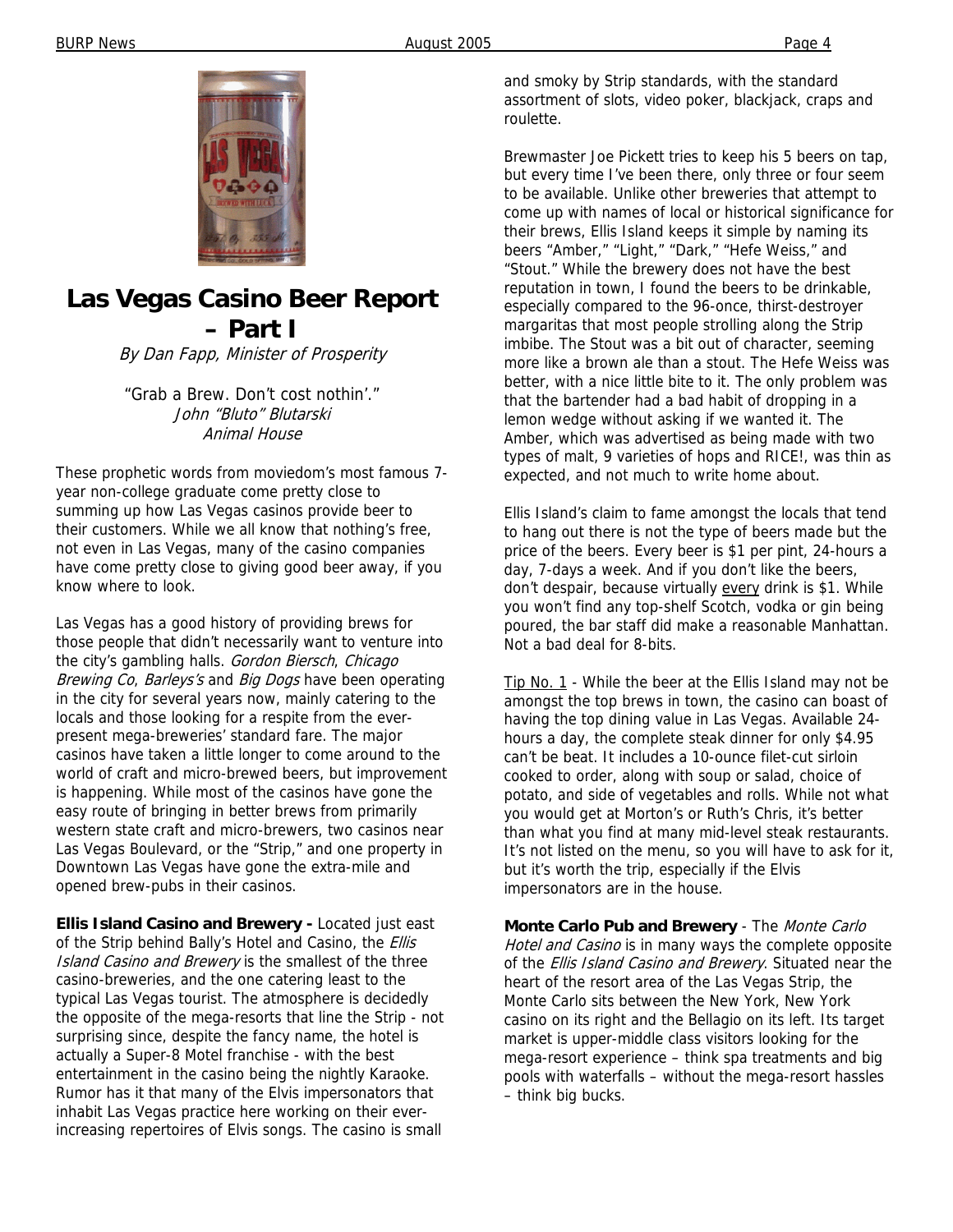The Pub and Brewery are located at the back, and I do mean back, of the casino in a small retail shop area. If you're not specifically looking for it, or know where it is, there's a pretty good chance you will miss it. Once you move through the relatively small Pub entrance, you come upon a fairly impressive facility. To the right lies the brewery itself, including its own bottling line for retail sales. To the left lies the cavernous bar and restaurant. During the day, the pub looks like your typical sports/brew-pub with big screen televisions everywhere tuned to ESPN, Fox Sportsnet and closedcircuit telecast of live horseracing (this is Las Vegas after all). At night, though, the tables are pushed back a bit,

and the pub turns into a nightclub, complete with a

stage for bands, a DJ booth and spotlights.

Monte Carlo tries to keep 6 to 7 brews on tap at all times, rotating through a selection of 11 brews on the brewmaster's slate. The days we were there, the taps included their High Roller Red American Red Ale, Jackpot American Pale Ale, Las Vegas Lites light lager, Raspberry Wheat, Winner's Wheat Hefe Weizen and Silver State Stout. All were good to very good beers. The Raspberry Wheat and the Silver State Stout were the best in my opinion, with the Raspberry Wheat going down well in the heat and the Stout just going down well. The High Roller red ale, the Jackpot American Pale Ale and the Las Vegas Lites clearly are intended to accommodate the taste of commercial beer drinkers, and tend to be less hoppy than you would like.

What the Monte Carlo's beers may lack in taste in some cases, the casino tries to make up with volume. Along with the usual half-pints and pints, the Monte Carlo also serves beer in 1, 2 and 5-liter beer pillars, tall clear plastic tubes with spigots on the bottoms. In addition, they also sell beer in their own signature growlers, which are nice to have if you also have a refrigerator in your hotel room.

Tip No. 2 – To avoid the crowd that congregates along the sidewalk in front of the Bellagio for its nightly watershow, take the overhead tram that runs between the Monte Carlo and its next-door neighbor. The Monte Carlo's tram stop is right next to the Brew Pub and the tram drops you off at the Bellagio's backdoor, only a short-walk through the casino to enclosed viewing platforms.

#### **Triple 7 Restaurant and Brewery at Main Street**

**Station Casino** – The Triple 7 Restaurant and Brewery was the last brewery visited, and, based on conversations with locals, is considered the best casino brewery in town. The brewery is part of the Main Street Station Casino, a somewhat eclectic hotel and casino that primarily serves locals, visitors from Southern California, and charters from Hawaii (the hotel's owner,

Boyd Gaming, got its start running junkets between the Islands and Las Vegas). The free-style nature of the hotel is seen in its mixing of a 19<sup>th</sup> century San Francisco theme, with a brew-pub serving both traditional "pubgrub" and sushi, and a men's restroom that contains a large section of the Berlin Wall. Needless to say, the Main Street Station Casino is a must visit for this strange mix alone.

The Triple 7 Brewery serves as the primary made-toorder restaurant in the casino and sits directly next to the award-winning buffet. The food service is wideranging from traditional pub fare to sushi as mentioned above, to steaks, chops and seafood. The prices are about average for what you will pay for menu service in Las Vegas, but the quality and quantity served are certainly above average. Burgers come served on a platter that is completely filled with fries, while the fishand-chips are as good as I've seen anywhere. I can't personally vouch for the sushi, but based on the number of people enjoying it, I assume it's much better than average.

While the food is above average, the Triple 7's beers are the best I found in Las Vegas. The brewery only had 6 brews on tap during our visit, 5 regular beers plus a seasonal, but a conversation with the bartender indicated that the brewery has 14 active brews on its docket. The 5 regular brews consist of the High Roller Gold, Royal Red Lager, Marker Pale Ale, Blackchip Porter, and Doppelbock. The seasonal brews run through a mix of fruit beers – Apricot Amber Ale, Apricot Cream Ale, Black Cherry Stout, Mango Cream Ale and Raspberry Infusion – a Dunkleweizen, a Double IPA, and a Barley Wine named El Diablo, the seasonal on tap during our visit.

The two best of the regular beers seemed to be the Hibernator Dopplebock and the Black Chip Porter. The Hibernator Dopplebock had a nice mouthfeel with big smooth body and grainy maltiness, while the Porter had a wonderful chocolate coffee flavor. The other brews were all well within style and very good to excellent. If you only have the time to visit one casino brewery when you're in town, this is the one.

 $Tip No. 3$  – The Triple 7 Brewery had the best service</u> hours of the three casino breweries, open 11:00 am to 7:00 am every day of the week. If you happen to visit during the 4-hours the pub is closed, the Main Street Station serves its in-house brews at the main casino bar. Even better, like almost every bar in Las Vegas, the Main Street Station's bar features built-in video poker machines, at which patrons playing the machines receive complimentary drinks, including the in-house micros. A few well-placed quarters in the machines can buy you the wonderful Triple 7 beers for almost no cost at all,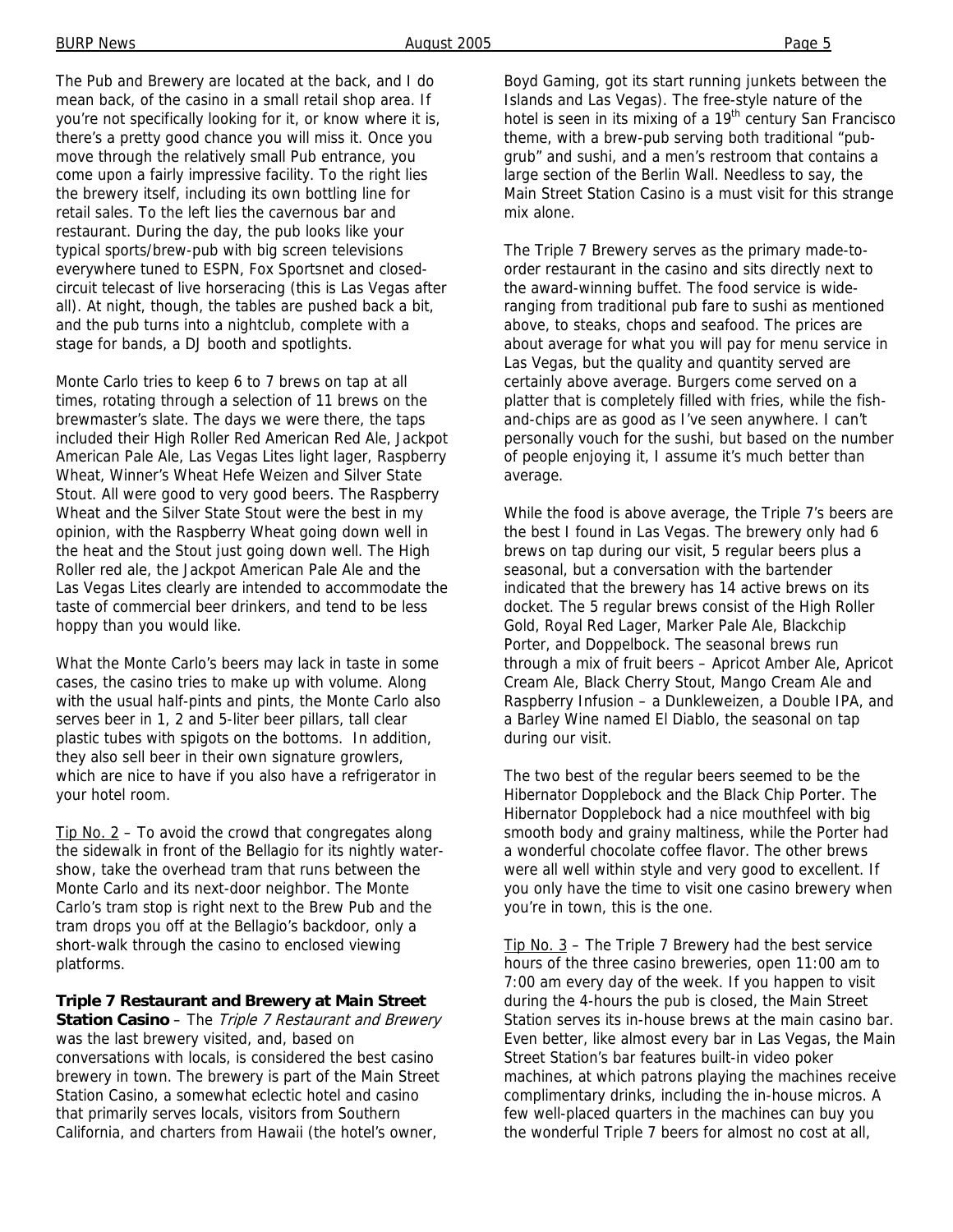with the possibility of actually winning some money back.

**Next Month** – More Casino Beer News

## **A Swimming Good Time in July**

By Tom Cannon, Grand Master Meeting Reporter

After last years dynamite meeting report from the BURP annual pool party, it was inevitable that I be asked to do this year's report. No problem, because I can always be counted on to say disparaging things about **John Gardiner**.

Anyway, it was another clear hot day for the July meeting. This year, the theme was Wheat beer to go along with the festivities in the **Bennett/Cozier** swimming-drome. So there was a keg of Wheat beer there, but there was also a keg of Stout and a keg of IPA, all of which were quite tasty. But, remembering that the theme was Wheat beer (along with the swimming), it has to be said that it sure is good to have **A.J. DeLange** back brewing! A.J. led the wheat beer education/discussion to start the meeting and appropriately noted that most imported bottled wheat beer can't be as good as fresh, kegged wheat beer. And the keg A.J. brought along was perfect to prove the point. It was, indeed, an excellent keg, though the bottles weren't too bad. And, at the end, our Minister of Culture rep, **Bud Hensgen**, threw in a California Rye beer that sort of hopped it's way out of style. It was a very nice Wheat Beer discussion accented by A.J.'s fine beer. Welcome back, A.J., it's good to have you.

The IPA keg was kind of interesting. It was brought by **Tim Artz**, but it was brewed by **Charlie Gow**. Glad to see Mr. Gow is making some attempt at approaching a BURP meeting.

By now, we all know how far out **Bruce and Nancy's** house is (well documented in last year's meeting report). Well, it hasn't gotten closer, but it was a fine day to spend by the pool. Hot enough to make some of the great beers on offer seem mighty refreshing, but it was cool enough in the limited shade to really be able to enjoy the day.

Not too much else you can say about the annual July BURP pool party at Bruce and Nancy's. Hot weather, cool pool, stellar hospitality by the hosts, and some really good beers. I think there was some food there too, but I had trouble getting past the Wheat beer keg to the food table in the garage.

Oh, and **John Gardiner** was there too.



# **MASHOUT 2005 Update**

By Bill Ridgely, MASHOUT Coordinator

Registration for the 18th Annual Mid-Atlantic States Homebrewers CampOUT will be closed on Aug 15, so if you have not yet registered, there is very little time remaining. Also, please keep in mind that registration is limited to 200 people, so once that number is reached, the roster of attendees will be closed regardless of the date. Signups from other homebrew clubs have been coming in heavily this year, and for the first time in memory, there are as many non-BURPers attending the event as there are BURPers. Let's have a great showing from the club that both sponsors and organizes this wonderful event. Please register now while there is still time.

Here's a quick rundown on the latest MASHOUT news:

**Site Preparation** – The annual pre-MASHOUT work weekend went well, with quite a few BURPers helping to prepare the site for the event. A 15-ton load of fresh gravel was spread on the driveway to fill muddy areas from last year's extensive rains. The old outhouse on the property was torn down so the wood could be used at the MASHOUT campfire. Field mowing was postponed due to mower problems, but the job was later completed by a neighbor. The weather was great for the work weekend, the lake was refreshing, and the hot showers at the bathhouse actually were. Many thanks to all those who participated!

**Cooking Teams** – The MASHOUT committee is seeking volunteers to help with cooking the barbeque for the Saturday dinner and pancakes for the Sunday breakfast. Our regular barbeque caterers, **Jim & Linda Rorick**, may not be able to attend the event this year. While we have arranged to have a trailer-mounted grill brought to the site, we will need help with preparing the pork for the grill (applying rub) and then pulling the meat prior to serving. We could also use some sauces for the barbeque, so if you have a special sauce recipe, and you'd like to see it featured at MASHOUT, please bring some to the event. We'll also need help shucking corn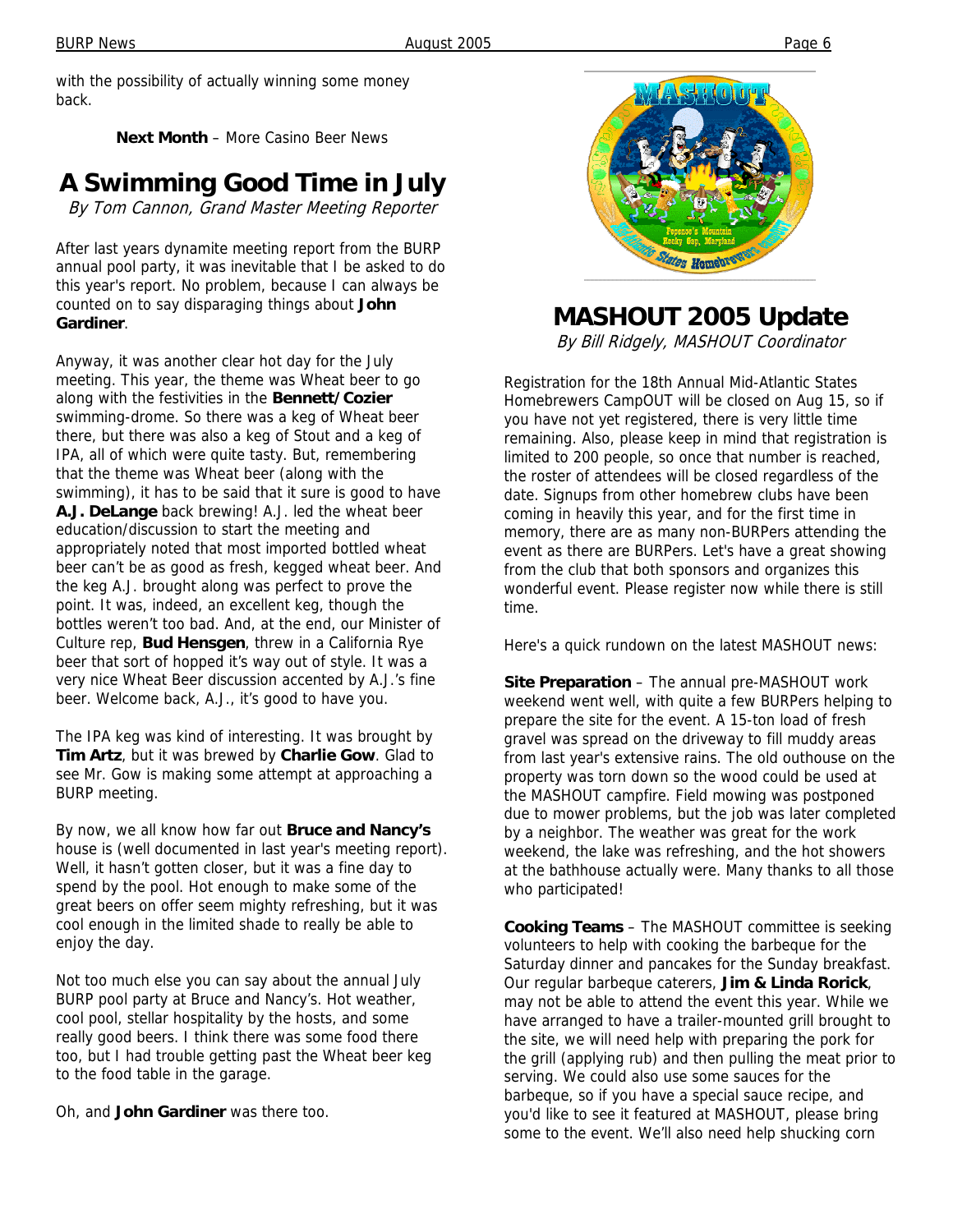on the cob and preparing potatoes for baking. BURPer **Wendy Aaronson** will be seeking volunteers for the Sunday pancake breakfast. If you can provide a camp stove and are willing to help with the cooking, please contact Wendy at aaronson@burp.org. Of course, we'll also need as many tables in the pavilion area as possible, so if you can bring one or more along, please help us out.

**Check-In** – BURPers **Bob & Kathleen Warriner** are signing up volunteers to work on the check-in table. Please consider volunteering an hour or two to check in attendees as they arrive. The job will be an easy one this year since there will be no memorabilia to sell. If you are willing to contribute to the effort, please contact Bob & Kathleen at **bkwarriner@aol.com** or phone 301-588-3037. A keg of beer will be provided at the table for your enjoyment.

**Ice** – Once again, there will be onsite delivery of ice twice daily on Friday and Saturday. Both block and cube ice will be available at very reasonable prices (\$1.00 for either a 7 lb bag of cubes or a 10 lb block). Please support our ice vendor by buying as much as you need.

#### **Homebrew Competition and Call for**

**Judges/Stewards** – BURP Minister of Culture **Bud Hensgen** will run the annual MASHOUT homebrew competition, open to all attendees. The theme this year is to clone Aecht Schenkerla Rauchbier. Details on the competition can be found on the MASHOUT website (see below). Rumor is that there will be quite a few entries, so Bud needs help organizing entries and judges. The competition will be held on Sat, 8/20 starting at 10:30 AM (entries due by 10:00). Entries can include bottles (2), kegs, or growlers. Please contact Bud immediately at **bhensgen1@verizon.net** to volunteer to work on this unique event. He is looking for six judges and two stewards.

**Entertainment** - Once again, a great live band will be featured on Friday evening, Aug 19. Western Maryland's most popular blues combo, the Channel Cats will be performing from 8:00 PM until midnight. Details on the band and a link to their website can be found on the MASHOUT FAQ.

In addition to the band, this year's MASHOUT will feature the 1st Annual Popenoe Mtn. Pub Quiz. The Quiz will be held after the Saturday night dinner, 'round the old campfire. This venerable trivia game is a staple in pubs across the British Isles. Teams of 3 – 5 contestants will have a go at answering 60 questions, 10 each from 6 categories. The team with the most points for correct responses will win glory and some great prizes donated by generous MASHOUT sponsors. **Mac & Diana McEwen**, together with **Paul & Jamie Langlie**, are

our Pub Quiz Publicans – and they've vowed to divulge neither categories nor questions prior to the big event. Registration forms and rules for Quiz teams will be available at the MASHOUT check-in station. Good Luck to All!!

A couple of things are still needed for MASHOUT. If you can help out with either of these, please contact the MASHOUT coordinator:

- \* Jockey boxes for serving donated beer
- \* Sankey taps for use with donated beer kegs

Full details on MASHOUT, including a downloadable registration form, can be found on the BURP website at http://burp.org/. Just click on the MASHOUT link. I hope to see all of you at MASHOUT 2005, the best outdoor homebrewer gathering in the nation!

Bill Ridgely, ridgely@burp.org, 301-762-6523.

## **? ? ? ? ? ? ? ?**

## **Answer to Aug RYDler:**

A. Beer advertising matchbook covers have become sought-after collectibles on Internet auction sites. A 1916 matchbook promoting Brehm's Brewery in Baltimore brought \$43, while a 1930s cover promoting Eastside Beer from Los Angeles went for \$36. (From The Opinionated Beer Page)

### **? ? ? ? ? ? ? ?**

## **BURP 10 and 20 Years Ago**

Compiled By Bill Ridgely

#### **20 Years Ago, Aug 1985**

The August BURP meeting, held at the home of **Dan McCoubrey** in Wheaton, was the last meeting prior to the BURP-sponsored Second Mid-Atlantic States Homebrew Conference (MASH II), scheduled for Sep 21, 1985. Dan, also the chairman of the conference, solicited registrations as well as volunteers for the many tasks needed to accomplish an event of this size. Registration limit was set at 235 people and, although brewers were signing up at a slow pace, it was expected that the event would attract many returnees from the previous year. Homebrew competition chairman **Phil Angerhofer** reported that he had plenty of cool, dark space to store entries and hoped that many BURPers would enter beers prior to the Sep 3 deadline. Conference speakers, the agenda, and the schedule,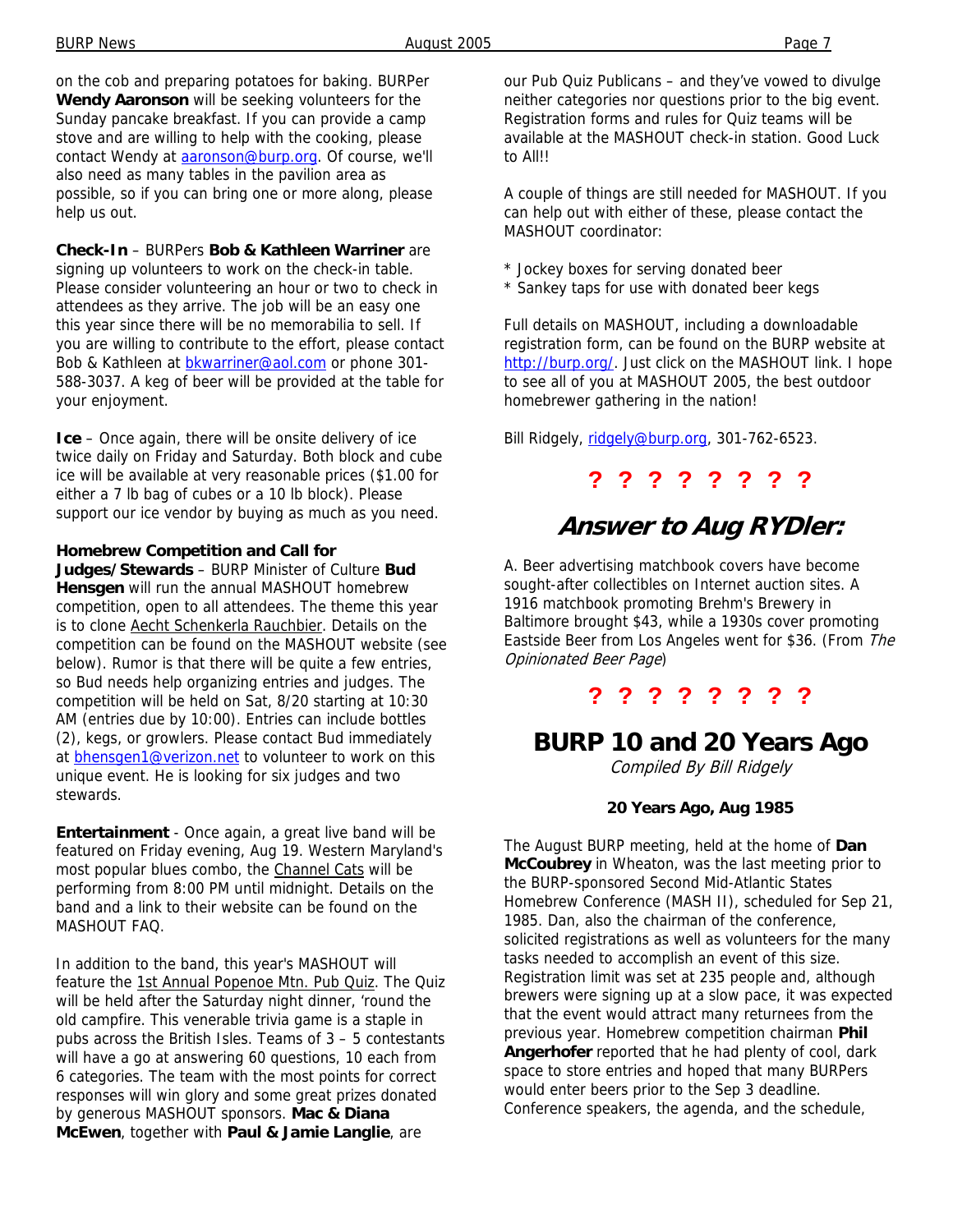were all in place, and hopes were high for a conference as successful as the first one.

#### **10 Years Ago, Aug 1995**

The August BURP meeting was the 8th Annual MASHOUT, held Aug 25-27 on Popenoe's Mountain near Rocky Gap, MD (by this point, the permanent site of MASHOUT). About 75 people attended, mostly BURP members but with a smattering of attendees from other mid-Atlantic homebrew clubs. The Saturday barbeque featured steamship beef, cooked on the permanent outdoor grill by **Chuck "Pops" Popenoe**. For the first time, a live band appeared at MASHOUT. "Poker Face", a blues and cover band from S. Maryland, played out of the barn to an enthusiastic crowd on Saturday evening. The MASHOUT homebrew competition featured porter. BURPer **Dave Pyle** took top honors, with **Bud Hensgen** coming in 2nd, and **Jim Blue** 3rd.

In the Aug-Sep issue of the BURP News, club president **Polly Goldman** outlined her plans to incorporate the club, which for reasons of potential liability, she felt was long overdue. Being a corporate lawyer, Polly offered to handle the formalities. The effort would require about two months, and Polly planned to have the draft Articles of Incorporation and Bylaws available for review by early October. Because Polly felt that "Brewers United for Real Potables" and its acronym BURP might cause difficulties when working with governmental organizations (such as BATF), she planned to incorporate the club under the more formal alter-ego of the "National Capitol Homebrewing Society".

Also in the issue, newsletter editor **Bruce Feist**  continued his "Tasty Travels" series with four beer establishment reviews from the California Bay Area. Cultural VP **Delano Dugarm** wrote about brewing Fest Beer, and **Steve Marler** discussed wide variations in scoring for two beers he entered in both the National Homebrew Competition and BURP's Spirit of Free Beer. Steve felt that judge experience levels had much to do with the disparity, but he also recognized how subjective scoring could be. The monthly "Whole BURP Catalog" was now under the combined authorship of **Jim Dorsch & Greg Kitsock** and featured a plethora of interesting beer news. Amongst other tidbits, Jim & Greg reported on the upcoming raffle of a brewpub in Ft Lauderdale, FL (entry required \$100 and a 250-word essay on why you would want to own the brewpub), the 5th anniversary **Tom Dalldorf's** acquisition of Celebrator, the original "beeriodical" (founded in 1988), the awarding of "Best Superstrength Ale" to "Sam Adams Triple Bock" at the International Beer & Cider Competition in London, and the introduction of "Crimson Voodoo Ale" by the **Dixie Brewing Co** of New Orleans (a

companion product to the already released "Blackened Voodoo Lager").



## **BURP Buck\$ – Notes and Figures from the Minister of Prosperity**

By Dan Fapp, Minister of Prosperity

#### **MASHOUT Expenses**

Just a reminder, if you require any funds to cover MASHOUT expenses, please let me know as soon as possible, and I will make arrangements to cover the expense. Also, as always, please save your receipts for expenses you may have incurred for reimbursement after the event. You can either mail your receipts to me, or bring them with you to the September meeting.

#### **Ooops!**

In going through and performing a mid-year balance check on the Club's accounts, I (completely red-faced) came across an accounting discrepancy. Unfortunately, a deposit from our Spirit of Belgium receipts was incorrectly recorded in the ledger leading to an incorrect balance. The good news is it was in our favor and added to our account. The bad news is it happened in the first place. I have taken steps to electronically reconcile the accounts so such an error will not happen again. I apologize for any confusion and misinformation.

#### **Current Financial Position**

| Beginning Balance                   | \$12,758  |
|-------------------------------------|-----------|
| Plus: Receipts from membership fees | \$1,035   |
| Raffle and bottle opener proceeds   | \$225     |
| <b>MASHOUT Registration</b>         | \$2,310   |
| <b>Accounting Correction</b>        | \$4,121   |
| Less: Membership expenses           | ( \$11)   |
| Meeting expenses                    | (\$74     |
| SOFB expenses                       | (\$84     |
| <b>MASHOUT Expenses</b>             | $($ \$18) |
| <b>Ending Balance</b>               | \$20,262  |